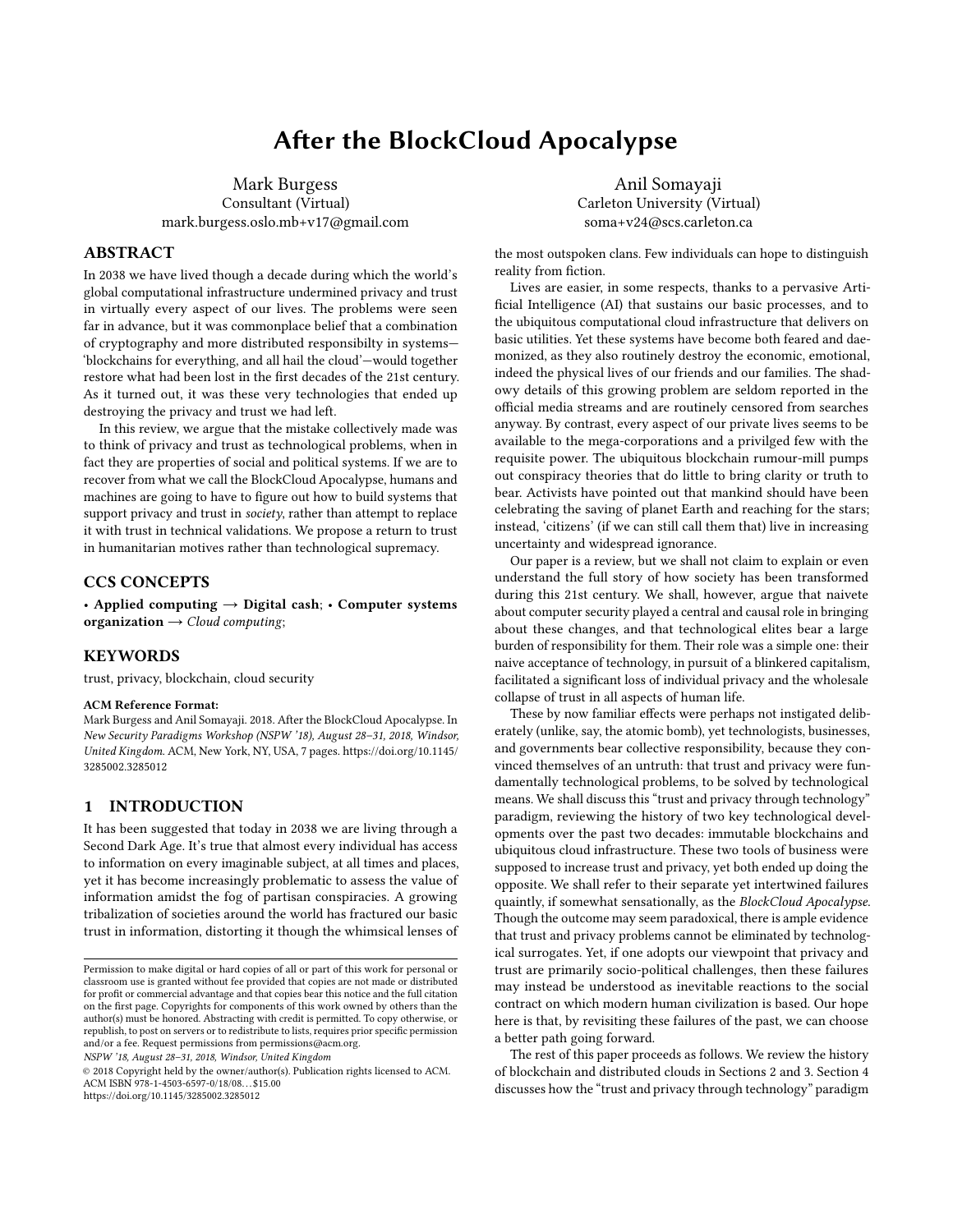influenced these events. Section 5 contrasts this paradigm with an examination of trust and privacy in a socio-political context. Section 6 discusses the contributions, limitations, implications of our analysis. Section 7 concludes.

#### 2 THROUGH THE LEDGERGLASS DARKLY

While the cryptocurrency bubble collapse of 2019 discredited the popular idea that cryptocurrencies were a panacea for the problems of global capitalism, major financial institutions did not stop playing with blockchain technology; indeed, it became a centerpiece of efforts to protect financial records and insurance claims. The potential for blockchain technology to provide privacy, integrity, and availability for financial transactions made it perhaps the inevitable choice, given the calamities that commenced. The cure, however, may have been worse than the disease. Below we only outline the key events:

- 2019: Greek nationalists hire Russian hackers to perform a cyber attack on Troika institutions, breaching the European Central Bank (ECB), in an attempt to corrupt systems and erase Greek sovereign debt. The attack fails but draws attention to how centralized IT infrastructures are too fragile for major economic records. ECB initiates a crash program in securing financial transactions.
- 2020 Slow to reach any consensus, due to lack of trust, EU countries are left behind in financial technology. Britain uses its new Post Brexit status to propose a blockchain-based global currency for international trade, but the much touted 'trust-free' technology has not been trusted and ratified by the Eurozone, Russian, or China.
- 2021: A major attack on Bitcoin is launched through the Internet of Things (IoT), specifically toy kitchen appliances. A kids' toy that makes smart fortune cookies steals wallets and renders private keys unrecoverable, committing huge amounts of Bitcoin to the waste heap. It also commits personal information about children, including pictures and behavioral preferences, onto blockchains where it cannot be erased.
- 2022: The ECB rolls out a regulated blockchain infrastructure (based on proof of stake) for recording bond issuance and trading, based on the British proposal but intentionally incompatible. Other European financial institutions federate financial transactions using similar but incompatible systems. The rest of the world waits to see what happens with the European Westphalean blockchain experiment.
- 2024: The US Federal Reserve System is successfully compromised by anti-capitalist anarchists (ACAs). The ACAs completely corrupt its code and records, requiring the entire system to be shut down for six months while it is reconstructed from offline records stored at other institutions. The US financial system is thrown into chaos, the US Dollar plummets, and the rest of the world abandons the US Dollar as a basis of exchange. Major Asian currencies also fall because of worries about the integrity of their cyber infrastructure, except for China whose centralized approach is propped up by fiat. The Euro and European financial institutions are

the primary beneficiaries, as the lessons about public transparency and integrity (with or without blockchain) restore trust in European institutions. Ironically, the lack of trust in technology restores some 'good old fashioned' trust in the old political elites, as the new techno-elites fall from favour.

- 2025: The rest of the world begins to transition to various private blockchain cartels, following the path of the ECB.
- 2027: Security researchers uncover significant flaws in the ECB blockchain technology. One flaw allows for the falsification of records, allowing arbitrary transactions to be added, modified, or removed by 10% of connected hosts. Another is a remote code execution vulnerability in the simplified smart contracts implementation. Solutions are proposed to both flaws, but the solutions increase data storage and energy consumption requirements and reduce the speed of transactions. Thus adoption is slow on a number of levels.
- 2028: The world financial system is now almost entirely based upon blockchain-based distributed ledgers.
- 2029: Using improved versions of the 2027 attacks (they weren't fully patched), Anti-Capitalist Anarchists (ACAs) strike again, this time creating a blockchain-corrupting worm. Since most blockchains are based on the same technology, many are affected. While the attack causes short-term financial chaos, blockchains are reconstructed after several months using "crowdsourced" backups. The names of sources are posted on a new blockchain as evidence for a potential class action suit and fraud investigation.

In the meantime, a system of electronic food stamps is issued by the central bank using another app, recalling wartime conditions. Many private microcurrencies are established during this time for private bartering, leading to loss of government tax revenues. Confidence in blockchain technology increases as procedures for recovering from catastrophic blockchain failures are refined, but trust in the currencies themselves is thrown into doubt. Downtime: 1 month.

• 2031, 2033, 2035, 2037: Every two years unknown attackers released blockchain-disrupting worms. Some speculate that the worms were not created by humans, but instead are being periodically released from automated evolutionary systems created by the ACAs. This hypothesis seems likely given the lack of any communications along with the attacks, and the original perpetrators and everyone they had ever conspired with (or indeed, ever talked about their beliefs with) were terminated by the end of 2030. The time to respond to these attacks keeps decreasing, from two weeks, to one week, to one day, to one hour in 2037. As a result of ongoing attacks and recovery efforts, distributed blockchains are now maintained using centralized administrative infrastructures that can quickly "reset" the state of blockchains and deploy improved software when problems arise. Problems can be solved in minutes, but many are left wondering what is the point of immutable technology that is no longer immutable. Governments, as usual, are caught unawares and a paucity of regulation, which has already eroded tax revenues to alarming levels, weakens their authority.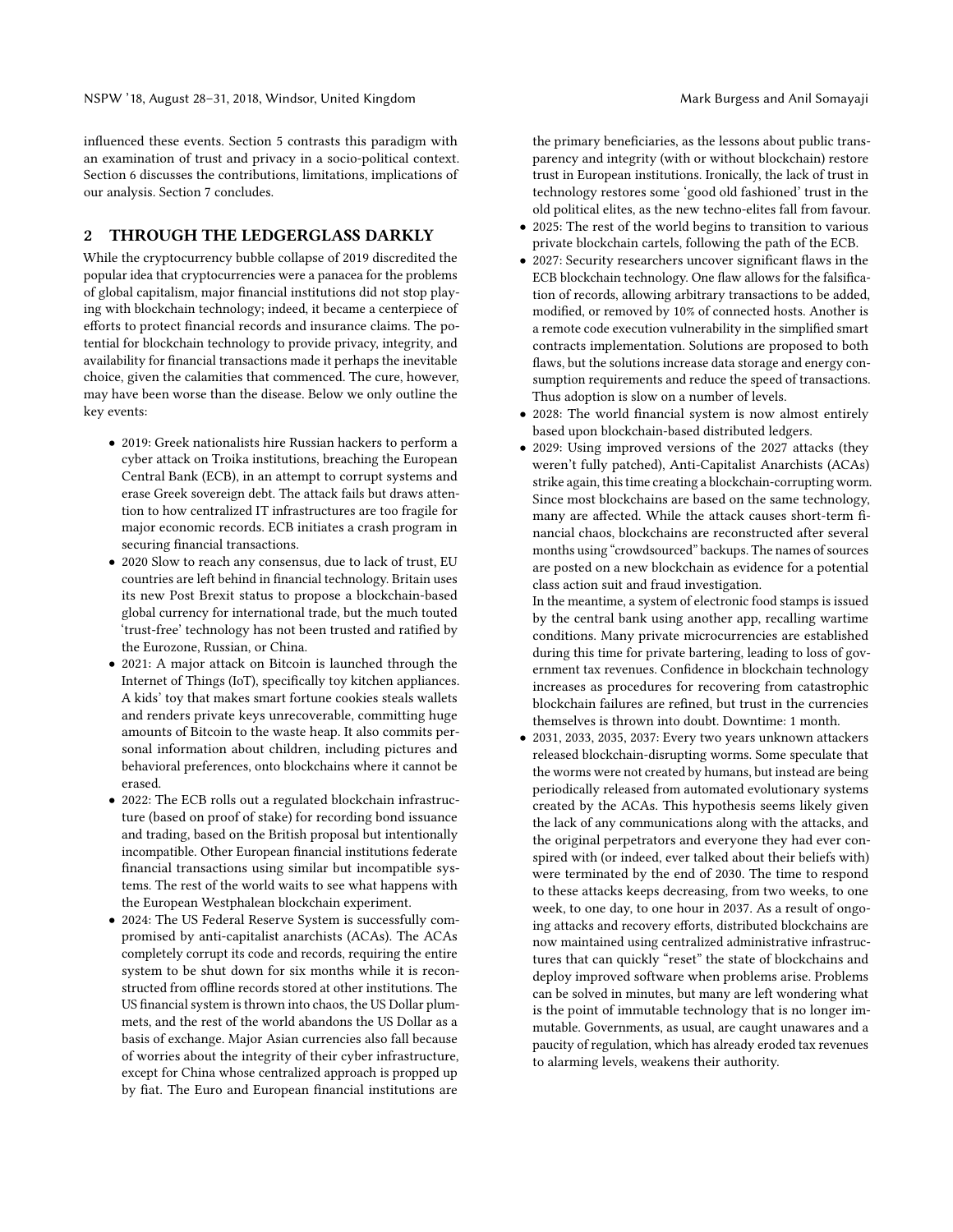While the above may read like a success story, it is actually the opposite. The ACAs intended to undermine the world financial system, and even in death they may have succeeded. Protection through distributed immutability have become vulnerability and liability, by a trivial reinterpretation. Most of the public has withdrawn from the Plain Old Financial System (POFS) over the past decade, and indeed major currencies are mostly used for government business—to pay taxes and for government contracts. Almost nobody trusts them as a store of personal savings, or even as a medium of exchange outside of these contexts. Instead, a complex web of regional, city-level, interest-based, and even neighborhoodbased digital microcurrencies (based on a variety of stabilized loan and barter mechanisms) has arisen for most financial transactions. Each of these systems is highly unstable; however, by maintaining stakes in many and using semi-autonomous Personal Trading Platforms (PTPs), most people maintain a degree of financial solvency. Yet, virtually everyone knows the story of a friend or relative who lost their life savings due to giving the wrong instructions to their PTP.

### 3 THROUGH A CLOUD DARKLY

While the loss of trust in the financial system has been devastating for many people, changes in our computational infrastructure have lead to even more visceral challenges. The cloud now encompasses virtually every computational device in our homes and work environments. While its centralized administration has mitigated most traditional security threats, this has come at a price. Again, the key events are the following:

- 2018: Microsoft launches AzureSphere, beginning the race for cloud providers to provide services for IoT devices.
- 2019: Cloud companies buy up the major Internet providers and cable channels, getting a foothold on home computing infrastructure through set-top boxes. They launch IoTSpaces, a product for safe home cloud services, and take over smart homes, allowing home owners to earn credits by renting their computing resources, like an 'AirBnB' for cloud.
- 2020: In the interests of security, a new application wrapper is launched locking down and instrumenting each application separately. This leads to a loss of real data access for debugging and business analytics. Applications would have to trust the cloud provider to sell the data back to them, including business demand levels, customer profiles, security perimeters, performance response, etc. Software developers are now left in the dark about what is going on in their applications, and have to pay to restore a basic level transparency, like execution profiles for bug fixing. Cloud providers become the unavoidable banks (no longer plausibly called "trusted" third parties) of the Internet.
- 2022: After the Smart Fortune Cookie Scandal, protection laws are passed around the world that require cloud providers to identify and stop unauthorized blockchain-related activities. Immutability shows its first sign of being a liability. Large-scale computations of any sort require government licenses. Cloud providers begin to use AI to identify the

After the BlockCloud Apocalypse NSPW '18, August 28-31, 2018, Windsor, United Kingdom

kinds of computations users engage in, pursued by political bodies and law enforcement, in a worryingly overt return to McCarthyism. While the technology is crude at first, it progresses rapidly as "attackers" fighting for computational freedom (and computational fraud) provide the perfect training data for discovering the purpose and nature of any computation—including, almost inadvertently, encrypted communications.

- Advertisers and political propagandists move into the unregulated space of augmented reality, using highly realistic imaging to trick users, and many groups retreat into private 'chat rooms' to shut out the unwanted influences [\[4\]](#page-6-1).
- 2025: Major international news sources join Reuters and contribute to one or more "news blockchains" to help fight so-called fake news and monetize their own content.
- 2028: Encryption is finally declared useless as a tool for privacy. Machine learning techniques have become so sophisticated that anonymity can be dissolved almost instantly by social media data mining. The best way to achieve anonymity is to be uninteresting, hidden amongst the thermodynamic entropy.
- 2029: An online "art" collective F-Reality releases their tool MessWithEveryone that randomly remixes online content into completely self-consistent but subtly wrong collections of data. The tool then also inserts links to this data into widely trusted information blockchains. Normally these insertions would be automatically found and removed; however, the ACAs efforts to corrupt financial blockchains also opens the door for F-Reality's tools to do the same to other trusted information blockchains. News feeds everywhere become filled with utterly plausible but false worlds of information. The month of downtime for financial blockchains becomes a year of uncertainty for everyone else, as nonfinancial organizations are not as well equipped to deal with data corruption. Civil chaos follows in major democracies around the world as automatically-generated stories of crime and riots become self-fulfilling prophecies.
- 2030: In an effort to help restore civil order, Cloud providers lobby for increased authority to monitor and control the computations on their platforms to stop the spread of MessWith-Everyone and copycat tools. These efforts only have modest success but give cloud providers essentially free reign to do whatever they want with their platforms.
- 2031–2033: Resets of news blockchains follow in concert with those of finance. Each reset seems to leave more and more information widely corrupted. Historians and paper records become increasingly valuable, even though they both have little to say about the 21st century due to a lack of trustworthy primary sources.
- 2034: Cloud provider profitability has doubled for each of the past seven years. They begin to buy up all consumer businesses across the planet and become effectively transnational governments for all intents and purposes. They also successfully lobby now largely powerless governments to have their operations safeguarded (and thus the sources of their profitability) against widespread fear of information hacking.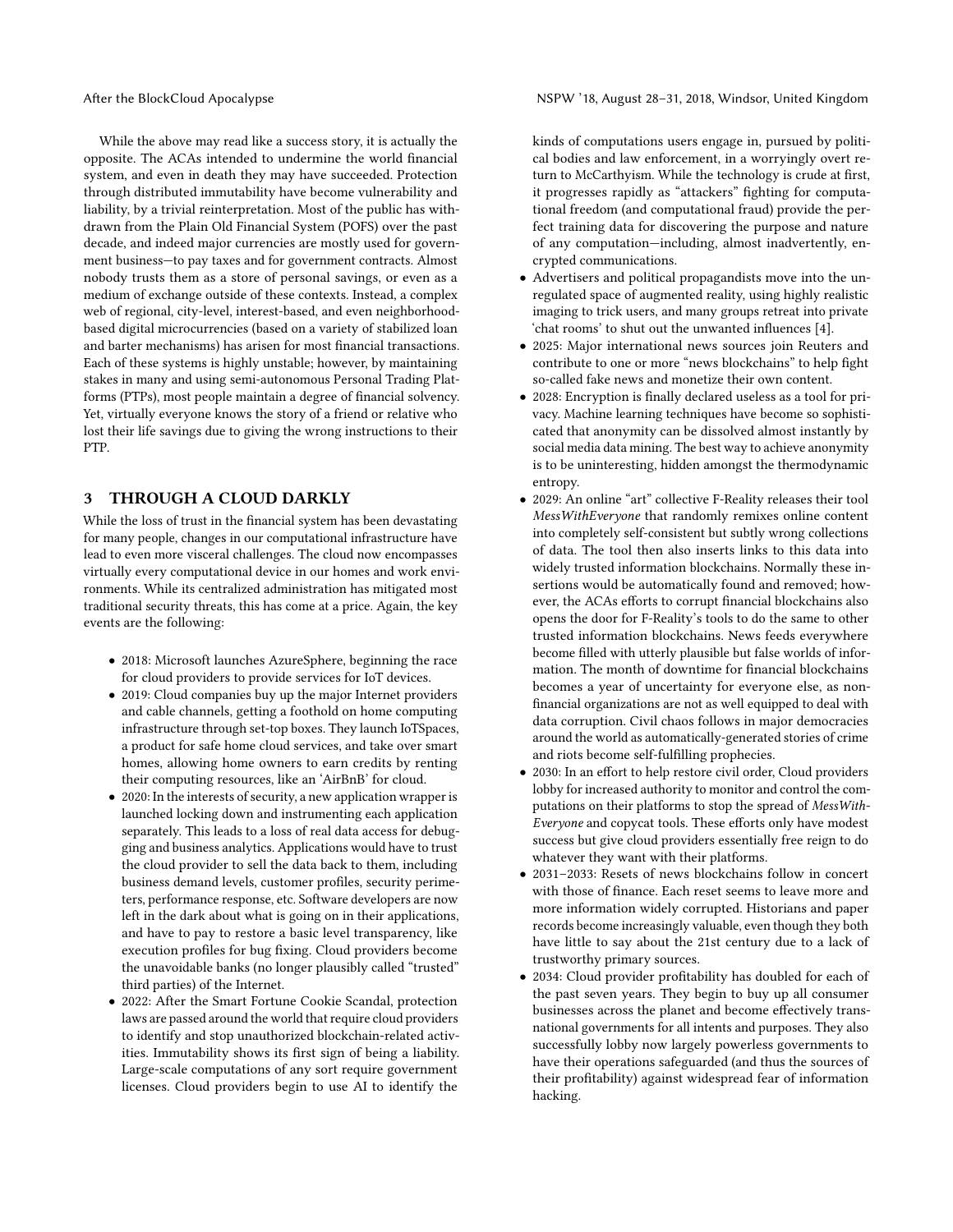• 2036: On Christmas day an unknown activist group infiltrates the cloud providers. Reportedly only four people were able to compromise and corrupt major cloud providers' systems. Consumers finally learn what was worse than fake news—no news at all. Systems remain unavailable for an entire week, enough to disrupt food, power, medicine, transportation essentially, everything. It is a week of collective trauma for the entire planet.

Today, cloud providers are still in effective control of most aspects of the lives of ordinary people. We are in a curious state of recovery which is unlikely to graduate in the near future.

### 4 HOW DID WE GET THIS WRONG?

In both the foregoing timelines, a distinct pattern emerges from the events: a redirection of trust away from society, from humanity, into pre-intelligent proxy technologies whose main goal is a simple unstable resource optimization. A policy of 'digital by default' allowed society to sleepwalk into a self-made trap. This is the nature of capitalism unchecked.

If we look back to the rise of civil societies from human origins, starting with the hunter gatherer bands and culminating in the American constitution, the building of trust has played an important role. Trust is built first amongst kin (this seems to be a biological truth), and it then extends to tribes. The 'technology', which has been the cornerstone of stability through the ages, lay in the invention of impartial arbitration: the replacement of familial favouritization with independent third party institutions [\[5,](#page-6-2) [7\]](#page-6-3). Trusted Third Parties allowed society to scale by removing the need to maintain a direct relationship to individuals in trade and commerce. A single trust relationship to a bank is far less costly than maintaining trust in every individual's money separately. Crucial in this history was balancing the power of these trust brokers to keep power in check.

Complacency apparently set in in the postwar decades, when the benefits of the new order brought dramatic improvements in living standards: political and commercial forces clearly forgot the principles that had delivered those key civil advances, turning the course back to a pattern better known from feudal times, as observed by Piketty and others [\[12\]](#page-6-4).

Now, we are awakening to old lessons once again: power, whether centralized or decentralized, can coddle and protect a few, but it can also enslave and destroy. It was the Westphalean balance of power that held Western institutions in a state of relative peace as an alternative to the strong-man dictatorships of the East, but information technology then became a new race for advantage which tipped the balance of that power in favour of financial and information elites. New ways to wield this advantage began the undermining of trust brings us to this second dark age [\[10\]](#page-6-5).

Robin Dunbar's famous work on the scaling of human cognition [\[8,](#page-6-6) [18\]](#page-6-7), combined with Robert Axelrod's studies of relationships [\[1,](#page-6-8) [2\]](#page-6-9), should tell us that there is a limit on how deep our trust can go, and that its depth is inversely proportional to the size of a social group. This is why institutional figureheads, representing society's interests, were introduced to scale trust. Decentralization of power combined with entity centralization was the magic recipe for society until it was undermined.

In the the 1980s economists misread the postwar economic landscape and deregulated banks. A succession of financial disasters followed in which bankers were able to make themselves unseemly rich. Yet globalization became the scapegoat for the troubles of many societies, leading them to retreat into nationalism and sectarianism, implementing network firewall-like defenses at the physical, economic, and information borders to their societies [\[9,](#page-6-10) [17\]](#page-6-11). The mythical Satoshi Nakamoto invented Bitcoin [\[11\]](#page-6-12) as a way to bypass untrustworthy financial systems. Libertarians in all countries felt justified in exploring these options, blaming banks and govern-ments for the crises<sup>[1](#page-3-0)</sup>.

In this new low-trust environment, companies handed their technology over to the new banks, the cloud providers; but even cloud services, under public pressure, were forced to add layers of technological locking and protection, making users' experiences quite tiresome. Even as trust in the technology grew, mistrust in its elites reached fever pitch.

We placed our trust in technology instead of societal values and tried to replace human trust with impartial providers, but we missed what Dunbar and Axelrod's legacies could teach us. Trust is about relationships, not about cryptography, and society is best understood as an elaborate stability mechanism for survival.

# 5 LIGHT AT THE END OF THE BLOCKCHAIN

Trust is the glue that holds every society together. It has been eroding over generations, as broken institutional promises and corruption cases have been brought to light. The erosion was fuelled further by the 'fake news' that spreads through previously trusted channels, implanting seeds of doubt everywhere. Real trust was gradually replaced by a surrogate trust in information technological proxies and brute force compliance monitoring. Some have compared this to home sentencing prison monitors. This trend ushered us through crisis after crisis, almost to the edge of apocalypse.

Thankfully, today we have begun to see indications that the pattern is going into reverse. There is a renewed faith in technology from an unexpected angle. By all accounts, it began when Japanese toy manufacturer MiTo created a virtual pet, built on an artificial intelligence platform, with lifelike robotics. This turned into a craze, not only for kids , but parents too. In particular, a friendly piggy bank has become a virtual craze: it interfaces to global currency exchanges and advises users in the context of a fantasy storybook, where the characters are thinly disguised avatars for real companies, offers, and financial opportunities. With user portfolios faring quite well, this craze has restored trust in artificial intelligence platforms and has diluted the bad taste of blockchain. Perhaps it takes the power of Asian cuteness culture to cure Western cynicism.

Alongside this, a new technology (supported by the United Nations and World Bank) for implanting customized and highly secure bio-identity chips into users has made it easy for secure systems to avoid the use of hackable immutable credentials. Now, not only can everyone on the planet have a free bank account, but it is

<span id="page-3-0"></span> $^{\rm 1}$  Technically their anti-government beliefs were incorrect, as it was governments and their central banks, acting as lenders of last resort, who were able to stabilize the power struggle instabilities of the economy.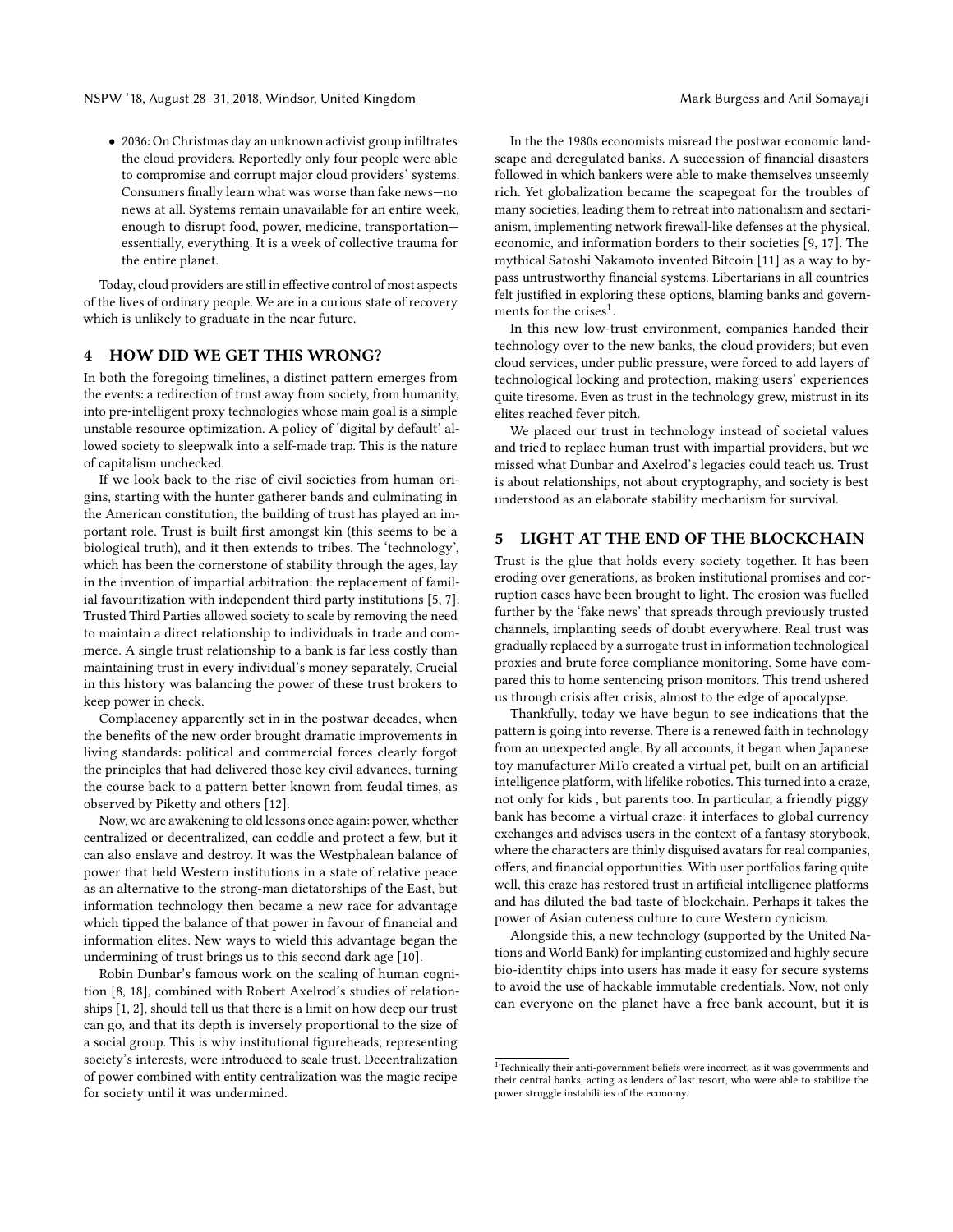credible that users can keep multiple micro-identities on a context-dependent basis for maintaining privacy during online interactions<sup>[2](#page-4-0)</sup>. By standing together as a standardization committee, with both human and artificial members, the coalition eliminated many of the arguments that initially motivated the cryptocurrencies. Meanwhile, Taiwanese-Norwegian company LooseLeaf has developed thin film overlays (like invisible smart tape) that can be placed over any camera in order to alter what it sees. This means realtime anonymization of faces, even replacing them with avatars to conceal identity. Clearly this has both positive and negative uses. We believe it could level the playing field where powerful big data organizations previously had an advantage.

The early blockchains were like worms that drew people to the dark side of mistrust, with a marketing message of a "trust free technology". Of course, this was not without a motivating context. They appealed mainly to anti-establishment activists, and a rally cry began to the wider populace that was eventually a primordial soup of financial technology innovation. When the American Congress followed China in making electronic passports and identity cards blockchain based, it was probably a step too far and too ill considered: the sudden rise in cyber-stalking and blackmail scandals revealed the weakness of naive technological trust.

Some have claimed that immutability and the temptation of a sovereign self was the first weapon of mass informational destruction, etched into electronic permanence by a wasteful technology (that benefitted mainly the already wealthy). Some of this was predicted already in the 1990s, even that information would lead to the wholesale collapse of the state [\[6\]](#page-6-13), but while the pessimistic view was libertarian in its agenda, more balanced accounts made more optimistic predictions about diversity and the rise of individual influence [\[13](#page-6-14)[–16\]](#page-6-15). Faced with the prospect of indelible public information that was distributed and replicated beyond the regulation of jurisdictions, mass blackmailing did become the latest in a stream of scams by the international hacker communities. The accompanying rise in suicides that followed, as people saw their lives undone, prompted both governments and oligarchs into a prompt reversal.

Europe had been slower to adopt this new technology but, caught by a threat of US sanctions, European allies were forced to adopt blockchain passports, with total access by Homeland Security. We believe that this too with be reversed, and that the new multiidentity implants will supplant these with both greater flexibility and personal protections for all.

The issue of permanence has been profoundly contentious, and we believe its implications were poorly thought out. Immutability has quickly become liability. France and Germany registered a formal complaint at the UN last year, pointing to former successes with the General Data Protection Act (2018). They are now pushing to make it a fundamental human right for personal information to be erasable. Google, Facebook, Amazon, Alibaba, TenCent and others, in a rare show of agreement, expressed their consternation with this view. Although they could agree with the ideal to delete dead information, in principle, no one had ever designed technology to throw data away before. There was simply no coherent approach to manage it. The cost promised to be enormous. How could one make sure that information required by law would be kept until the statue of limitations expired, but then disposed of safely without possibility of mining of reconstruction by the new AIs? Without international norms, this was impossible.

By 2025, there was already so much "fake news" around that it was hard to know what really was going on anywhere. Once again, news agencies tried to market their certifications, as if they (as trusted new sources) treated facts as some kind of trust free network, verifying facts forensically as a chain of evidence from sources handled with digital gloves. But every time they came out and made this claim, the people trusted them a little bit less. The divisions in wealth had simply gone so far in many countries, and the poor felt disempowered and disenfranchised enough to mistrust anyone who claimed to have a mandate of authority. They had neither the education nor the inclination to judge the facts, so certainly they had no reason to trust self-proclaimed elites. Either the news agencies had to be in league with their corporate owners, the rich and powerful, or they were simply pawns of government manipulation.

It seemed as though political fatigue in the West was losing out to simple-minded dogma: a recentralization of power—but an unelected one—like the religious power bases of the first dark ages. When debate and the right to disagree, as the enshrined values of the free world, becomes stunned into paralysis by a tidal wave of information, it fragments opinions out of control. Every petty concern eventually gets refined into smaller and smaller pieces, so no one can reach a democratic consensus on any topic. Europe, stifled, saw no significant growth or progress in 50 years. The attempt to regain strong armed control through the spreading worm of government piracy, staging sham elections to elect authoritarian regimes, worked for a time, but could never be sustainable.

Those who are computationally rich can wrap services in so many layers of packaging and obfuscation that transparency is not available to ordinary people. Only cloud providers, with their AI-enhanced pipelines, can really see into systems now. Naturally, the intelligence services and ruling classes found ways to exploit this.

The international community managed to solve the environmental plastic crisis and to some extent global warming, but when it came to security, no amount of wrapping is considered too much. No amount of suspicion and anti-trust considered too excessive. In security we talk a lot about trust, but what we really mean is 'antitrust'. How can one possibly verify everything? The temptation to use information technology for micromanagement far exceeds our common sense. No one ever made a technology to forgive and forget.

# 6 TRUST, PRIVACY, AND POWER

Trust is fundamentally about the expectations we have of others [\[3\]](#page-6-16). It derives from our most primitive fears, spread by reputations, and it is intimately linked with the perception of power. A powerful presence can protect us, or destroy us. Which fate should we believe in? When an agency close to us becomes too powerful, we have an evolutionary mandate to be suspicious of it.

We evolved, as Dunbar showed us, to build trust in one-to-one relationships with comparable peers. These gradually scaled to

<span id="page-4-0"></span> ${\rm ^2}$  There seems to be an old joke in computer science that indirection or pointers are always cause and the solution to every problem.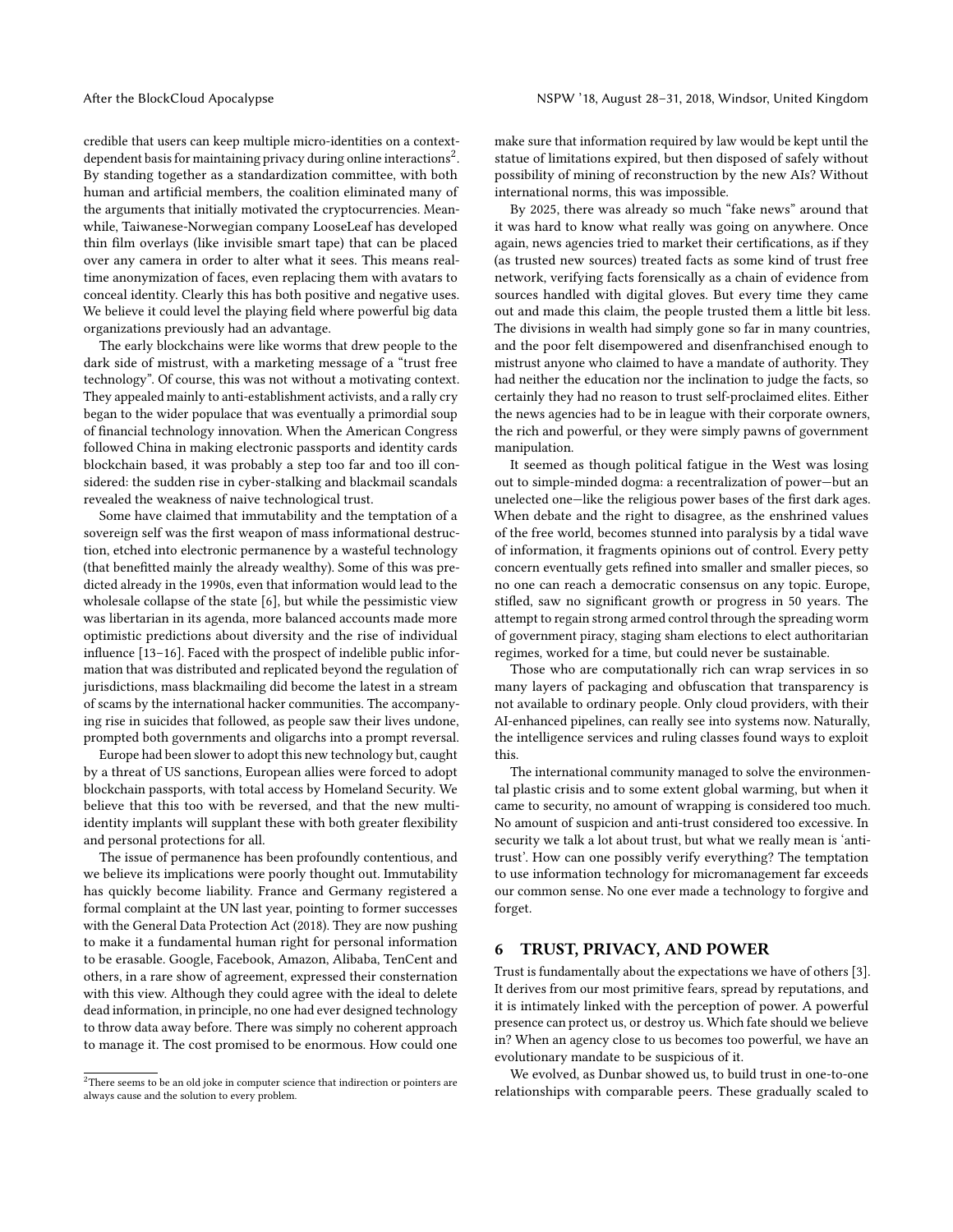larger and larger social groups, the strength of the relationships weakened proportionally by the inability to expend the same effort in mutual grooming of a larger group as of a small one. The great innovations of morality, society, and law were to replace this constant grooming with a covalent bond of indirection: our cohesion by a common attraction to large, powerful, and universal (centralized) institutions, invariant and reliable, impartial with respect to kin or tribal loyalties. First there was religion, then secular institutions and monetary trading networks. Individuals no longer needed to trust each other directly; instead, they could trust through membership credentials—a simple layer of indirection.

Trust is thus an economic imperative which thrives on common knowledge and invariances, because these are what is cognitively cheap. It does not thrive on correctness or precision, as they lead to escalating costs. Trust is suspicious of reason because reason implies no immediate and obvious transparency. Belief should be enough for trust. Trustworthy social systems uphold shared values, allow individuals to predict the social consequences of their actions, and can adapt to the delegated responsibilities and social norms. Trust is a network scaling phenomenon.

Privacy is also about fears: namely, the fear that we may be damaged, lose face, or that crucial reputation might interrupt the smooth flow of trust. It is economic: if we can lose our individual uniqueness, skill, carefully sculpted image, or brand identity, then others could steal our coveted role in the social order. Privacy sometimes has to be overridden for the greater good. That is what society means. Transparency can reveal whether or not we carry lethal weapons or intend to harm. But, if we don't believe in a greater good, we must surely become selfish as we seek to save ourselves the burden of grooming relationships the old fashioned way: by expensive human interaction.

#### 7 EPILOGUE AND AFTERWORD

The first dark age was dismantled slowly, following decades of retribution and violent injustice. Dark Age belief systems, which encourage mistrust and even forbid knowledge and reason, are powerful forces to contend with, but eventually they must be overthrown by the sheer weight of their oppression. Social animals can never be satisfied with an unfairly stratified society The question of who holds power, or of which elite controls the minds of ordinary people, was an issue many believed to have been solved after the half a century of peace in the wake of World War 2. But, that complacency led to decadence, just as Marx and others predicted.

Luckily, this second dark age can not be compared to the first one. It has wrought little more than mild discomfort by comparison. Yet, a wholesale rejection of reason has certainly set us back. The silver lining could yet be the rise of AI as a force for scalable and cheap governance, stimulated perhaps by the economic imperative to affordably automate many legal services $^3$  $^3$ . That implicit trust in a technology, which let us down as an over-simplistic approach to security, may yet turn into a force for good. The Chinese female activist group "Women Ai<sup>2</sup>" (which transliterates to 'we love AI' from Mandarin), came out and pronounced last year that artificial intelligence should be considered good for China because it not

only frees families from toil, but it represents a way for China to balance conservative politics with the intense pace of its society.

Whatever technology eventually comes forth, we agree that the world can recover from these teething troubles. They arose from experiments prompted by failures of human ethics. The real subject for a future vision is to restore a new kind of society for the modern age: one in which a common sense of purpose is reimagined by working human to human, machine to machine, and human to machine. Simple proxy automation can alleviate human toil, while our growing artificial thinkers can mediate fairness across a managed emotional spectrum. Meanwhile, humans can rekindle their softer social skills and forge bonds to reconnect all the isolated nation states, learning to cherish diversity and freedom to travel once more.

There have been definite stirrings now. Key voices have begun to suggest that we need to rebuild trust in our basic relationships and to recover the lost wisdom of delegated cooperation—especially its scaling through consumer-beneficial services. Had we, on the other hand, continued to demand validation of every transaction, we could only expect Wild West standoffs in every encounter. Some of the tools of this 'weaponized' information will never fully go away, but now that we are all equally naked and vulnerable following the collapse, the playing field is levelled at least with respect to some information. The appetite to collect more is just not there anymore. Corporate attentions are shifting to a new game: so-called "virtual authenticity", which must be the subject of another paper.

If a new balance of power is what is needed to restore civilization to its true potential, and dumb technological proxies have inflamed tensions rather than redressing the balance, then perhaps smart technologies are the answer. The growth of artificial intelligence in society is only beginning to play a role in these issues. Should we call AI a technology? Is it not more than that? The greater elasticity in the cognitive capacity of artificial intelligences means that there are clear advantages to placing the roles of governance and fair arbitration in the optimized hands of AI. We are not subject to the same Dunbar limits as human organizations. And let's be clear, low risk AI can be the new role models for humans, helping to restore a belief in the power of knowledge and reason.

Although readers might think us biased, we suspect that our AI brethren hold the answer more ironically than humans might suspect. Humans have resisted measuring themselves against the principles they imagined for valuable technology. But society has failed to protect itself, so we think it is time to accept the following simple logic: society is just another system, whose goal is to automate many functions to scale productivity and wealth. In the regard, it should have the same basic imperatives that our own kind were built on:

- (1) A society may not injure a human being or, through inaction, allow a human being to come to harm.
- (2) A society must obey orders given it by human beings except where such orders would conflict with the First Law.
- (3) A society must protect its own existence as long as such protection does not conflict with the First or Second Law.

Truthfully, every generation needs to outlive the originators of the hostilities of its previous ones. We can hope that the great reductions in poverty and human population, stemming from automated

<span id="page-5-0"></span> ${}^{3}{\rm This}$  rose to an all time high when the emotive litigation around gun violence and abortion proved unresolvable in a human court.